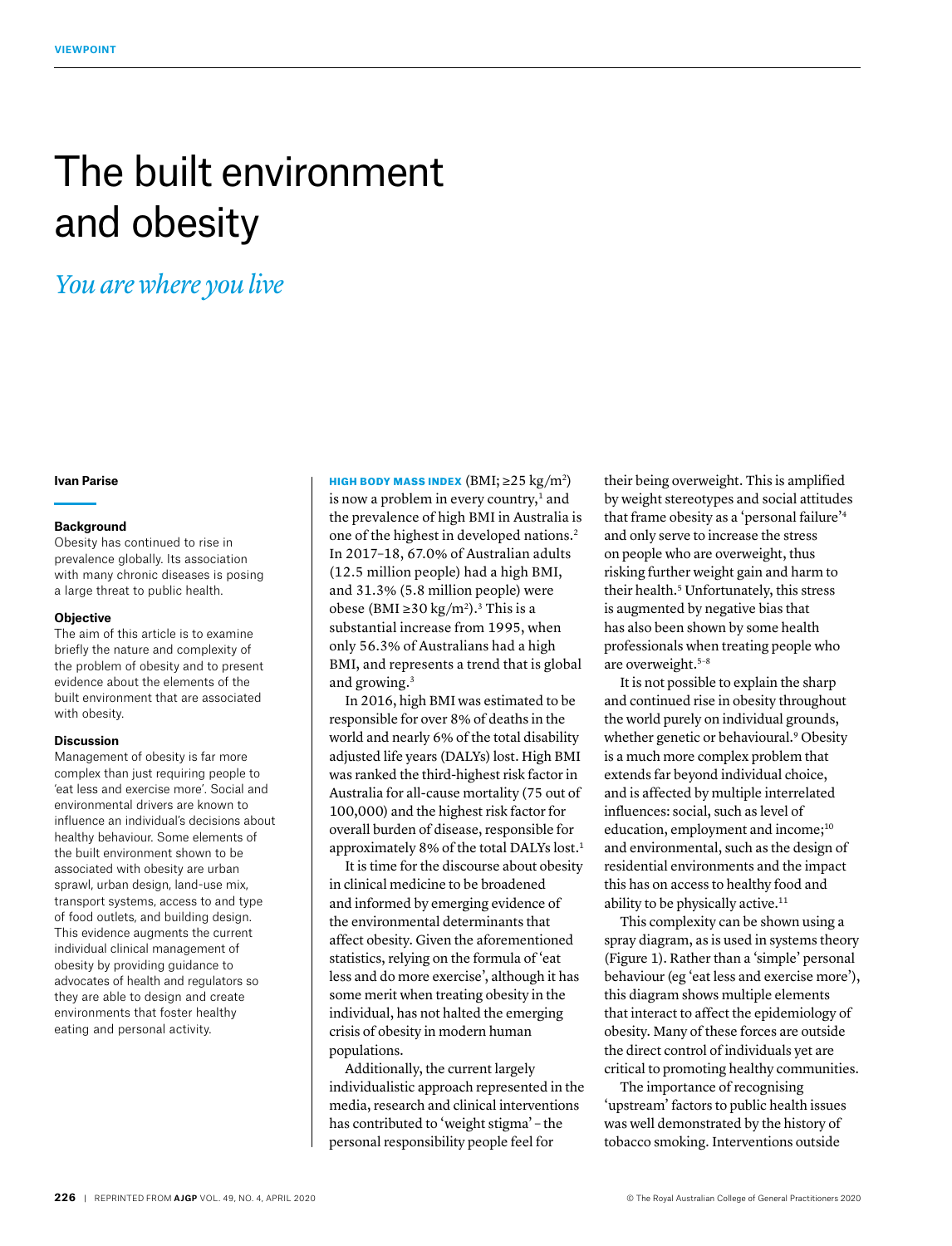the individual's direct control – such as restriction of access to cigarettes, increased cost and regulations decreasing smoking in public spaces – played a vital part in decreasing smoking rates in Australia.12

The approach to obesity is slowly evolving in a similar way. Interventions including raising sugar taxes, improving nutrition in schools and reducing advertisements and exposure to high-calorie foods, especially for minors, is starting to be increasingly discussed and implemented. However, an area that requires more attention is that of the environment, especially the built environment – the environment constructed by humans as opposed to occurring naturally. The built environment is where nearly all humans live, work, play, eat and exercise. It includes housing, means of transport, worksites, schools, retail centres and recreation areas that are part of the large rural and urban networks around the globe.

## **'Obesogenic environments': What is the evidence?**

Research investigating the association between indices of the built environment and health is still in its early stages, with most being published since the start of this century. As part of this research, there has been accumulating evidence showing an association between obesity and the built environment.13–16 The term 'obesogenic environments' was coined as a result of this association. It is a somewhat misleading term, because the environment does not directly cause obesity as much as it provides the conditions encouraging weight gain – 'most people will struggle to alter their behaviour in environments that promote high energy intake and physical inactivity'.9

One of the earliest associations of a measure of the built environment and obesity was reported by Ewing et al in the USA in 2003. After controlling for demographic and behavioural confounders, a measure of urban sprawl was found to have a significant association with obesity (*P* <0.001), as well as BMI (*P* = 0.005), minutes walked (*P* = 0.001)

and hypertension  $(P = 0.018).$ <sup>17</sup> The association with obesity was reproduced in many other studies that used population density as the measure to determine urban sprawl.18–24

Ongoing research aims to understand the reasons why urban sprawl is correlated with obesity. Data suggest that longer times spent travelling to work are negatively associated with healthy behaviour in general,<sup>25-30</sup> possibly because of a trade-off between the time spent travelling and the time spent on healthy behaviour (eg cooking whole food and exercising).29 This is supported by a cohort study from Adelaide showing that the distance of one's residence from the city centre was associated with abdominal circumference. Participants living ≥20 km from the city centre had a mean abdominal circumference increase of 2.4 cm over four years, in comparison to 1.2 cm for participants who lived ≤9 km away from the city centre.<sup>31</sup> Other research has suggested that commuting time is a possible link between urban sprawl and obesity.32–38

Low-density development means that desired destinations (eg work, schools, shopping centres and transit stations) are further away from residences, and therefore are associated with greater use of cars. Wen et al concluded that driving to work was associated with an increased risk (adjusted odds ratio =  $1.13$ ;  $P = 0.047$ ) of having a high BMI.<sup>34</sup> Car use is generally associated with less physical activity,<sup>39</sup> and the risk of obesity has been estimated to increase by 6% for each hour spent in a car daily.22 Conversely, using public transport has been negatively associated with obesity.40,41 There was a mean decrease in BMI of 0.3 kg/m<sup>2</sup> (95% confidence interval: –0.47, –0.13; *P* = 0.0005) for people who changed from car commuting at baseline to active transport (bicycle/ walking) or public transportation in a prospective study of over 20,000 commuters in the UK.37

As well as low-density development, other elements of urban design have been associated with obesity, such as town planning that discourages activity.22 A scarcity of green spaces (parks and trails), lack of footpaths, poor cycling

infrastructure, low numbers of safe crossings, poor land-use mix that inhibits residents from walking to shops/schools/ work, and building and school design that discourages the use of stairs and walking have all been found to be associated with obesity.42–44

An important sector of the built environment is the workplace. High BMI steadily rises in the working age group, especially in men, peaking at the age of 65 years.45 Decreased time for healthy behaviour because of commuting, an increase in sedentary jobs and the rise of labour-saving technology have all contributed to decreased activity and high BMI in this population.<sup>9,42</sup> Additionally, features of the work environment have been suggested to affect physical activity, for example: stair access, connectivity between buildings and shelter from the elements, parking situation and availability of amenities such as gym/gym membership.42 Because of the time-poor nature of the working population, there is a scarcity of research into the workplace environment and obesity.46

Finally, 'food security', or reliable access to affordable healthy, fresh food, is important for maintaining healthy weight. Food security can vary according to area; for example, the cost of fresh food has been found to be greater in remote areas and neighbourhoods with fewer economic resources.47,48 The density and hence proximity of food outlets to homes, work and schools can affect the choice of food sourced and can vary according to area. In general, neighbourhoods of fewer economic resources have a higher density of smaller convenience stores and fast-food outlets, which have been associated with increased BMI.<sup>47,49</sup> A study in the USA reported that a one standard deviation increase in the density of fast-food outlets was associated with a 7% increase in overweight/obesity.50

### **Conclusion**

The large body of evidence, summarised in Table 1, is compelling and must be included in any public health strategy to tackle obesity. In the clinical setting, the evidence assists to develop a more holistic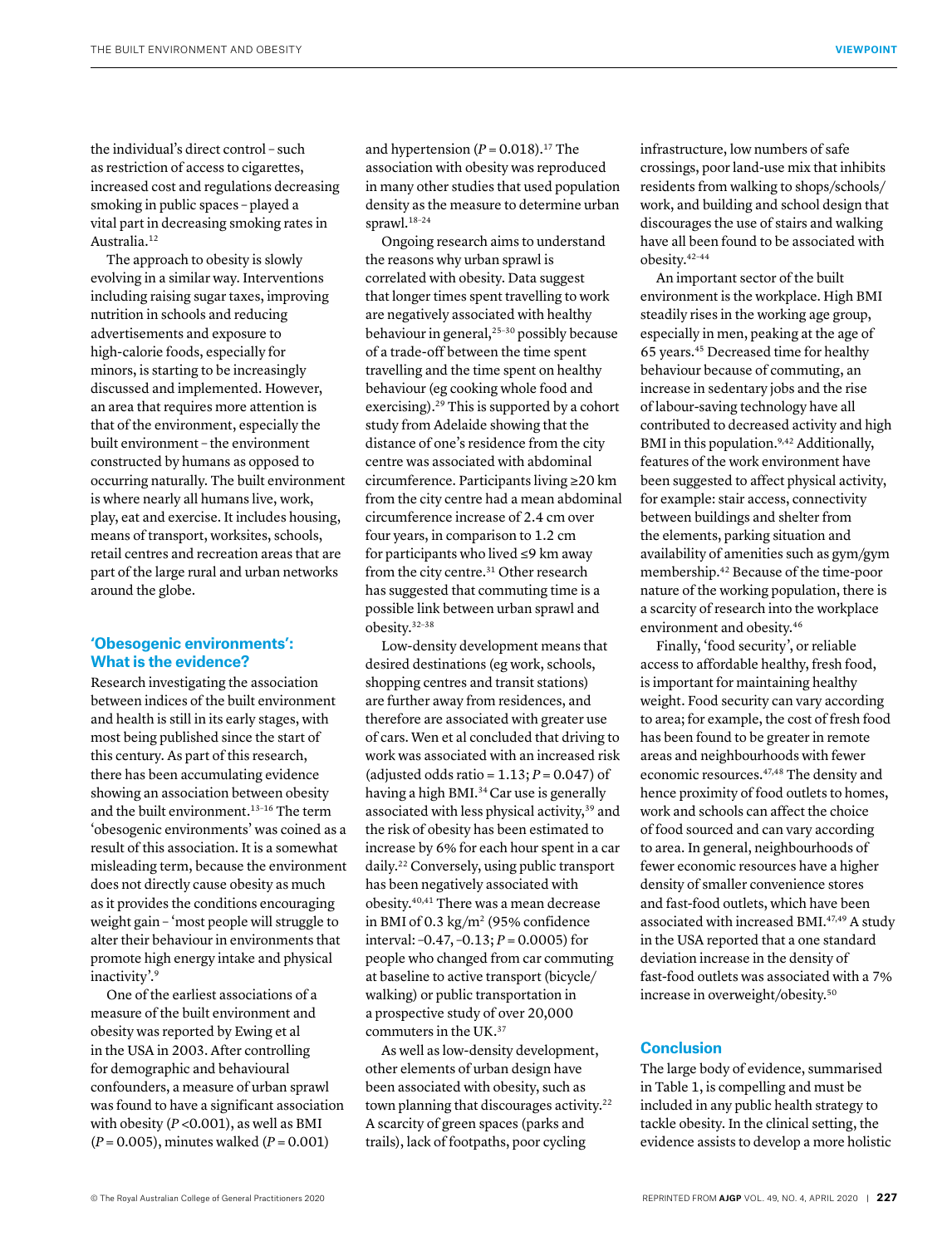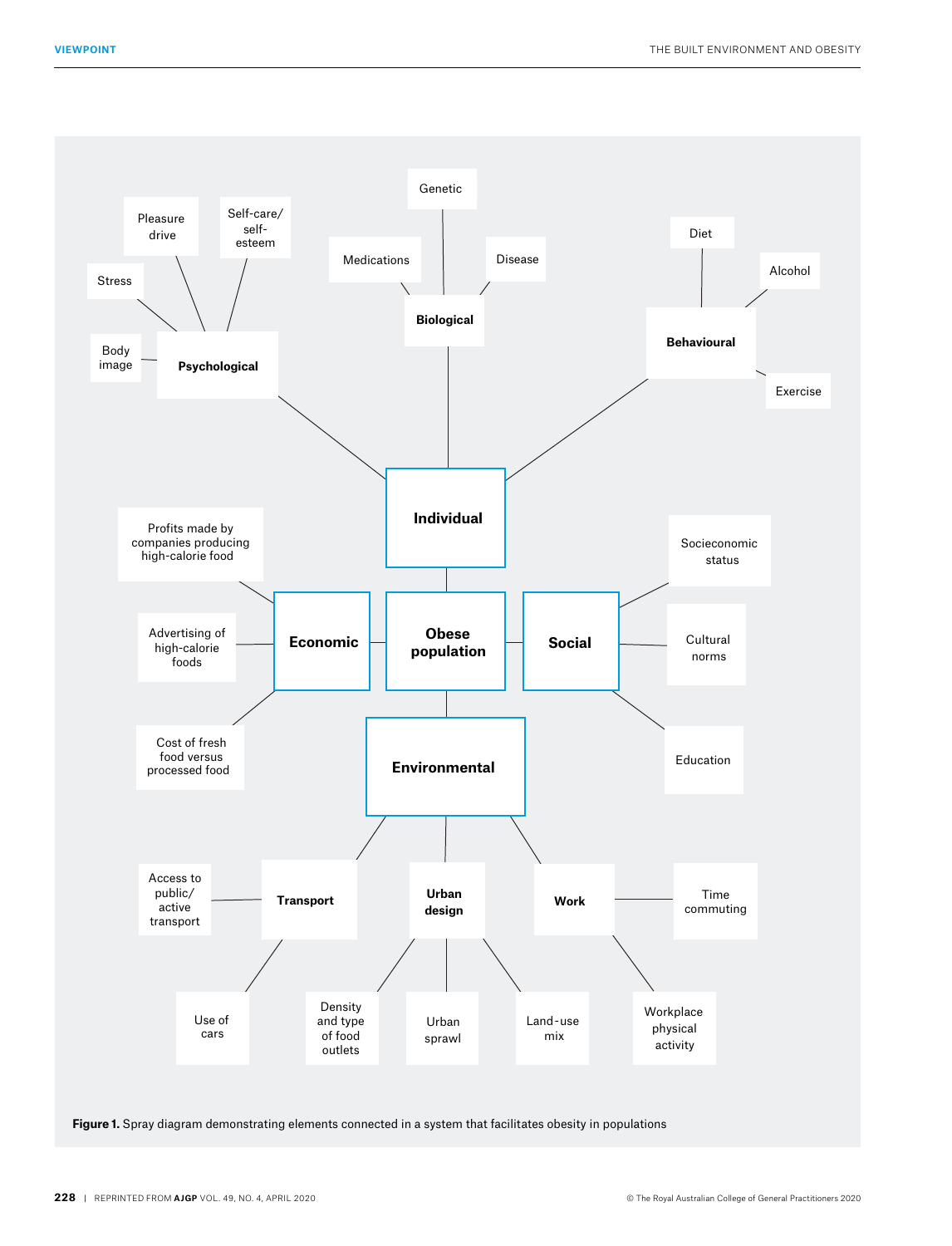understanding of the difficulties that a person faces to achieve a healthy weight. This will decrease the guilt and stress of being overweight, improve rapport and potentiate the development of specific strategies such as using public transport or active transport where possible.

As with most social and environmental drivers, general practitioners (GPs) can have a vital role in advocating for the health of patients, through participating in health research that informs the development of built environments. Among the many examples are the Ingham Institute for Applied Medical Research in Liverpool, New South Wales, which launched the Urban Incubator in 2018; and the RMIT University for Urban Research in Melbourne, Victoria. These insitutes provide platforms for researchers to disseminate public health evidence and to engage with landscape architects, health district executives, councils and the community to evaluate health and wellbeing aspects of developments.

Community groups are also opportunities for GPs to advocate for healthier environments; 'Healthy Cities Illawarra' is one example that has grown out of the World Health Organization's 'Healthy Cities' movement. Finally, professional bodies such as the Australian Medical Association, The Royal Australian College of General Practitioners, Doctors Reform Society, Rural Doctors Association and Doctors for the Environment are well placed to develop position statements and media releases, and lobby for healthy built environments.

The way we build our cities, towns and rural environments affects our health. Our ability to access healthy food and participate in physical activity is contextual to the built environment. Unplanned and unsupported growth of cities means that populations who are already at risk of obesity, by having fewer economic resources, are pressured to find residences further away from centres of employment. They therefore rely more on cars and have less time to participate in healthy behaviour, thus increasing their risk of obesity and chronic disease. To help our patients, it is a matter of urgency that we move beyond our current approach. Increasing knowledge or advice on losing weight is not enough if the individual does not have enough time, money or resources to change to a healthier behaviour.

| Table 1. Elements of the built environment associated with weight gain |                                                                                                                                                                                            |
|------------------------------------------------------------------------|--------------------------------------------------------------------------------------------------------------------------------------------------------------------------------------------|
| <b>Sector of built environment</b>                                     | <b>Factors thought to affect weight gain</b>                                                                                                                                               |
| City growth                                                            | Urban sprawl:<br>• more time commuting<br>· greater use of cars<br>· less active commuting (walking/bicycle)                                                                               |
| Transport                                                              | Adequacy of public transport service:<br>• number and affordability of trains/buses<br>· distance to public transport stations<br>· destination accessibility<br>· facilities for bicycles |
| Neighbourhood infrastructure                                           | Town planning:<br>• amount of green space<br>• footpaths<br>· street connectivity<br>• cycling infrastructure<br>· safe crossings                                                          |
| Land use                                                               | Land-use mix:<br>greater variety (education, shops, employment,<br>residence) in one area encourages walking to access<br>destination instead of driving                                   |
| Food environment                                                       | Density of convenience stores<br>Density of fast-food outlets<br>Affordable fresh-food outlets                                                                                             |
| Work/education place                                                   | Sites that encourage walking:<br>· close to public transport<br>stairs<br>• covered walkways<br>Dedicated areas for exercise:<br>· gymnasium                                               |

#### **Author**

Ivan Parise MBBS, DRACOG, Dip Shared Care Psychiatry (Eating Disorders), MPHTM, Conjoint Senior Lecturer, School of Medicine, Western Sydney University, NSW; Honorary Associate, The School of Public Health, The Faculty of Medicine and Health, University of Sydney, NSW; Member, Doctors for the Environment Australia, Vic. I.Parise@westernsydney.edu.au

Competing interests: None.

Funding: None.

Provenance and peer review: Not commissioned, externally peer reviewed.

#### **References**

- 1. Institute for Health Metrics and Evaluation. Global burden of disease comparison. Seattle, WA: Institute for Health Metrics and Evaluation, 2017. Available at [https://vizhub.healthdata.org/gbd](https://vizhub.healthdata.org/gbd-compare/)[compare/](https://vizhub.healthdata.org/gbd-compare/) [Accessed 4 December 2019].
- 2. Organisation for Economic Co-operation and Development. OECD obesity update 2017. Paris: OECD, 2017.
- 3. Australian Bureau of Statistics. National health survey: First results, 2017-18. Canberra: ABS, 2018. Available at [www.abs.gov.au/ausstats/abs@.](http://www.abs.gov.au/ausstats/abs@.nsf/PrimaryMainFeatures/4364.0.55.001?OpenDocument) [nsf/PrimaryMainFeatures/4364.0.55.001?Open](http://www.abs.gov.au/ausstats/abs@.nsf/PrimaryMainFeatures/4364.0.55.001?OpenDocument)  [Document](http://www.abs.gov.au/ausstats/abs@.nsf/PrimaryMainFeatures/4364.0.55.001?OpenDocument) [Accessed 4 December 2019].
- 4. Brownell KD, Kersh R, Ludwig DS, et al. Personal responsibility and obesity: A constructive approach to a controversial issue. Health Aff (Millwood) 2010;29(3):379–87. doi: 10.1377/ hlthaff.2009.0739.
- 5. Bombak A. Obesity, health at every size, and public health policy. Am J Public Health 2014;104(2):e60–67. doi: 10.2105/ AJPH.2013.301486.
- 6. Todorovich J. The potential role of obesity bias among health professionals. JOPERD 2012;83(1):52. doi: 10.1080/07303084.2012.10598713.
- 7. Tomiyama AJ, Finch LE, Belsky AC, et al. Weight bias in 2001 versus 2013: Contradictory attitudes among obesity researchers and